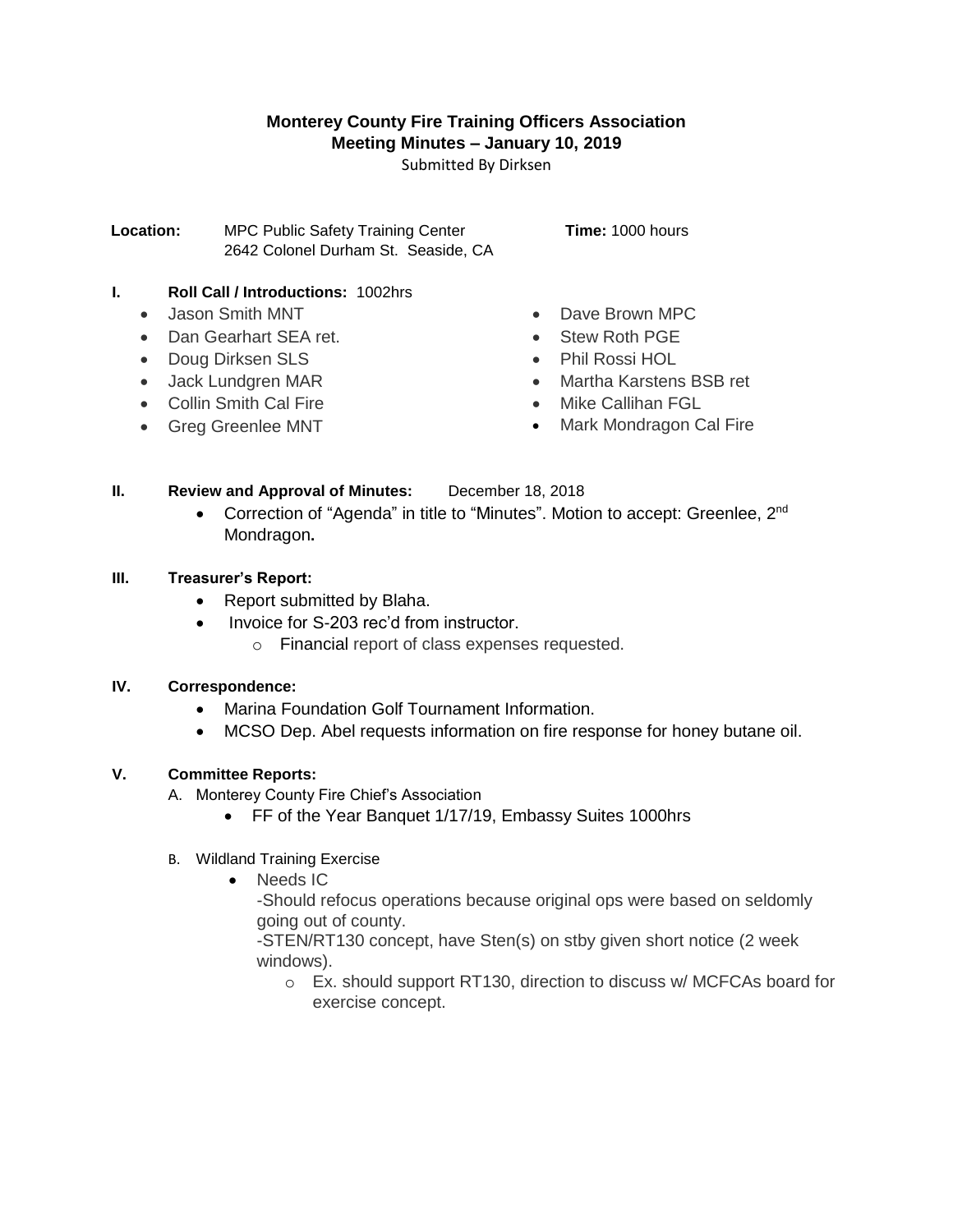- C. Programs / Training Classes
	- □ Seeking a new lead person
	- J Smith: Please forward FBOR class to all of TOs for attendance in this class.
		- o Possibly cohost another with SC TOs
		- o S-290, Greenlee will take the lead to manage and submit proposal for other S Classes
		- o Statutes and Regs course not until March Mondragon
		- o Offroad Driving Skills- Proposal from Gearhart May 2019, Free tuition, \$150 expenses, no cert. Motion to accept Mondragon, Karstens Motion Carries.
- D. Website / Facebook
	- Gearhart: 918 sessions, 29.61 sessions per day, FB 1412 likes 1418 followers, new photo albums
- E. Monterey Peninsula College / California Fire Academy / MPC Fire Protection Technology Program Advisory Committee
	- i. Greenlee: New academy starting.
	- ii. Fire Pro Tech Committee Meeting seeking membership and meeting before our next meeting,
		- 1. Bond I has not funded a training a tower-seeking advocates at next meeting 2/14 0900.
- F. Mutual Aid Training Exercises
	- i. J Smith: MNT triannual MCI kept to auto-aid.

## **VI. Old Business:**

- □ PM School support letter (Follow-up)
	- PM School support letter draft in hand.

## **VII. New Business:**

- County-wide training calendar concept (follow-up)
	- Training Calendar, examples from West Valley and San Mateo Co., WG to write white paper on concept for training JPA or consortium, Gearhart: recommends TEAMUP for calendar.

## **VIII. Good of the Order:**

 Gearhart annual dues please Dirksen: PM CE # reissued. Fenwick: Academy needs FF1 Testing from OSFM, Smith: 125 rehires, annual opportunities for larro, FRO, FF classes, etc. Rossi: Conducted Cannabis training by SO. Roth: training opportunities, web based, free training in Winters (free 4 gas training monitor) and FLAG training,

1200 adjournment Mondragon, Smith.

#### **IX. Adjournment:** 1200hrs